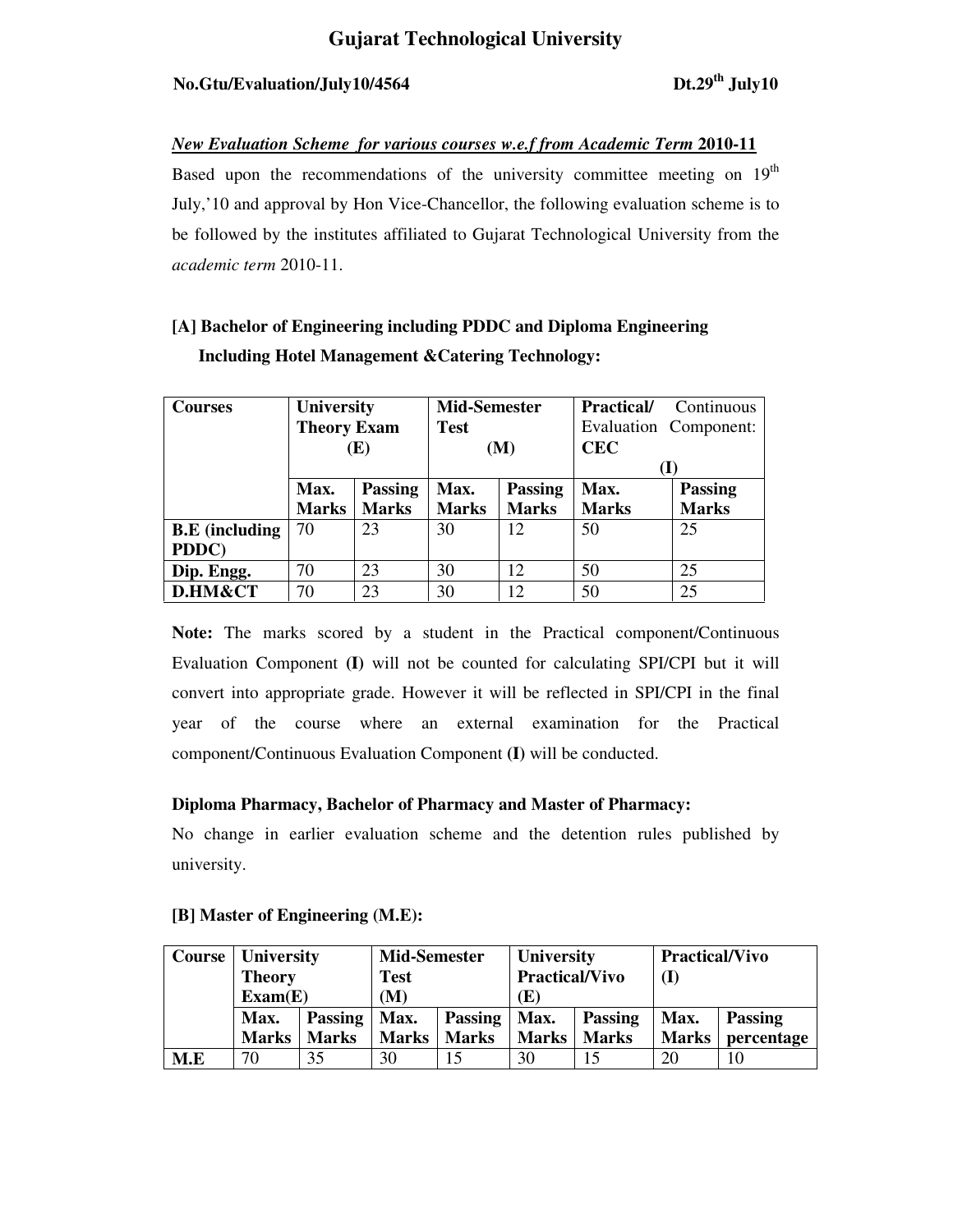### **[C] Master of Computer Application (MCA):**

| Courses | <b>University</b>      |              | <b>Mid-Semester</b> |                | <b>Continuous</b>     | <b>Evaluation</b>    |
|---------|------------------------|--------------|---------------------|----------------|-----------------------|----------------------|
|         | <b>Theory Exam</b>     |              | <b>Test</b>         |                | <b>Component: CEC</b> |                      |
|         | $(\mathbf{E})$         |              | (M)                 |                |                       |                      |
|         | Max.<br><b>Passing</b> |              | Max.                | <b>Passing</b> | <b>Max. Marks</b>     | <b>Passing Marks</b> |
|         | <b>Marks</b>           | <b>Marks</b> | <b>Marks</b>        | <b>Marks</b>   |                       |                      |
| MCA     | 70                     | 35           | 30                  | 15             | 50                    | 25                   |

- The list of activities that can be conducted under the CEC(I) is as follows:
	- 1. Technical White Papers/ Posters on:
		- Topics on Emerging Trends & Technologies
		- Best Practices in IT
		- IT Technologies
		- IT Applications
		- IT Innovations
		- Topics related to Centre of Excellence (if decided by an Institute)
		- Recent Developments on Subject Topics

2. Practical Assignments/ Implementations of Algorithms related to Centre of Excellence

- 3. Quizzes, Seminars, Presentations
- 4. Case Studies, Study Analysis Report
- 5. Development of Computer Based Learning Systems (Curriculum based)
- 6. Internal Projects

This is just a suggestive list and not an exhaustive one. The Institute has the freedom to assign activities to the students. The evaluation of these assignments should be published on the GTU website in the attached format.

#### **Subject Name & Code:**

| <b>Name</b> | <b>Exam Seat No</b>   Assignment Name<br>Title) | Status(%Completed)%   % Marks   Benchmark | <b>Points</b> |
|-------------|-------------------------------------------------|-------------------------------------------|---------------|
|             |                                                 |                                           |               |
|             |                                                 |                                           |               |

Date(s) of Evaluation by Panel:

Panel Members Signature, name, Designation, & Organization

1.

2.

3.

|                   | <b>Subject Teacher</b> | <b>Head of Dept.</b> | <b>GTU Coordinator</b> |
|-------------------|------------------------|----------------------|------------------------|
| <b>Name</b>       |                        |                      |                        |
| <b>Signatures</b> |                        |                      |                        |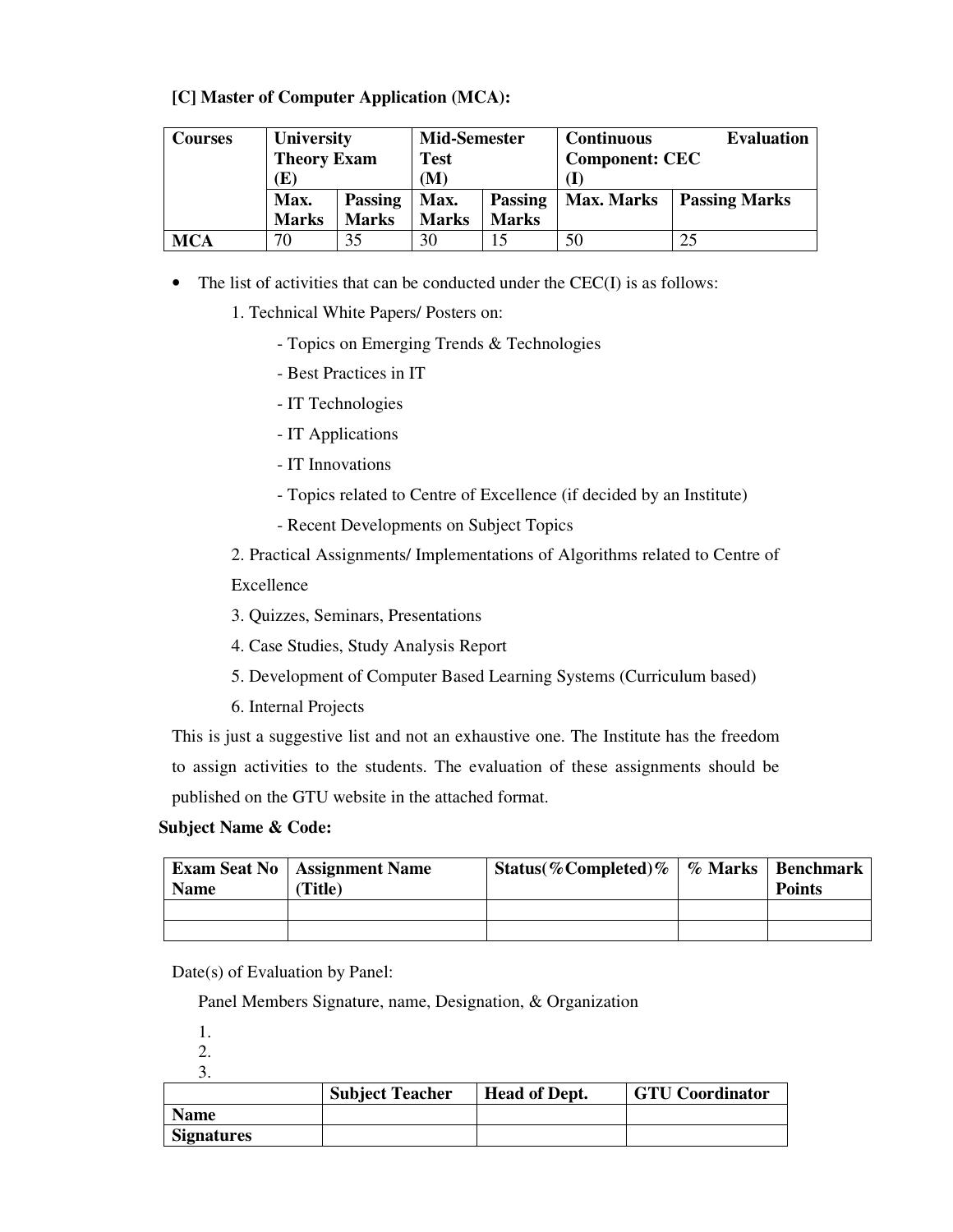# **[D] Master of Business Administration (MBA):**

#### • **The Evaluation pattern for MBA program is explained as below:**

| <b>Courses</b> | <b>University</b>      |              | <b>Mid-Semester</b> |                | <b>Continuous</b>     | <b>Evaluation</b> |
|----------------|------------------------|--------------|---------------------|----------------|-----------------------|-------------------|
|                | <b>Theory Exam</b>     |              | <b>Test</b>         |                | <b>Component: CEC</b> |                   |
|                | Œ                      |              | M                   |                |                       |                   |
|                | Max.<br><b>Passing</b> |              | Max.                | <b>Passing</b> | <b>Max. Marks</b>     | <b>Passing</b>    |
|                | <b>Marks</b>           | <b>Marks</b> | <b>Marks</b>        | <b>Marks</b>   |                       | <b>Marks</b>      |
| <b>MBA</b>     | 70                     | 35           | 30                  |                | 50                    | 25                |

- 1. 70 Marks will be final examination conducted by GTU at the end of the semester (E). To pass this component, he/she is required to get 35 marks.
- 2. 30 Marks will be the Mid-term examination conducted by the respective Institutes as per their convenience during the particular semester (M). To pass this component, he/she is required to get 15 marks.
- 3. 50 Marks will be for continuous evaluation (CEC) with the following components (I):
	- 20 marks will be for Case Analysis and Presentation
	- 10 marks will be for Assignments
	- 10 marks will be for Quizzes
	- 10 marks will be for attendance and class participation

The students are required to get 25 marks to pass CEC. This marks scored by a student in the CEC will not be counted for SPI/CPI but will be converted in to appropriate grade. If a student scores less than 25 marks, he/she will carry back-log in the CEC.

4. To pass, he/she will have to again clear the various components of the subjects in which he/she failed.

# • **Central Assessment of MBA course students university exams**

There was a representation of MBA faculty about poor performance of students in the university examination. It was suggested that there should be a question wise assessment of answer book so as to avoid the repetitive mistakes by an examiner in assessing the answer books. Hence on experimental basis for one year the following changes were approved by committee.

- Zone wise central assessment to be implemented from forthcoming university exams
- Every teacher has to assess one question within the limit of 150 questions per day.